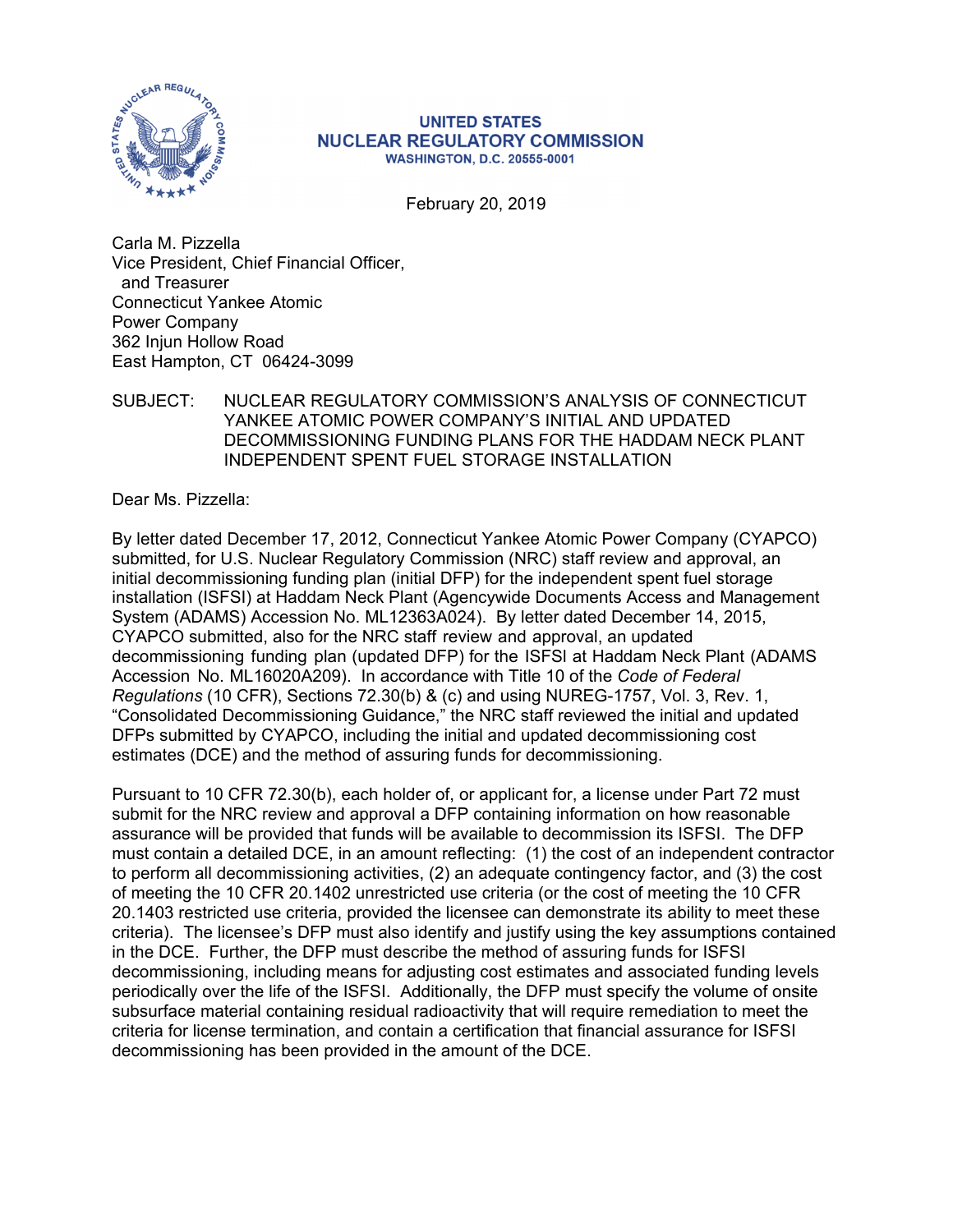C. Pizzella - 2 -

The NRC staff reviewed and analyzed the information submitted by CYAPCO in its initial DFP on how reasonable assurance will be provided that funds will be available to decommission the ISFSI, including the amount of the DCE and the method of assuring funds for decommissioning.

In the initial DFP, CYAPCO estimated that the total cost to decommission the ISFSI at Haddam Neck Plant for unrestricted use is \$17.7 million, in 2012 dollars. Based on its analysis of CYAPCO's initial DFP, the NRC staff finds that the submitted DCE: is based on reasonable costs of a third party contractor; includes an adequate contingency factor; reflects the cost of meeting the 10 CFR 20.1402 criteria for unrestricted use; and is based on reasonable and documented assumptions. Therefore, the NRC staff finds that the DCE adequately estimates the cost, at this time, to carry out required ISFSI decommissioning activities prior to license termination, and that the DCE is acceptable.

CYAPCO relies on an account within its Nuclear Decommissioning Trust (entitled "ISFSI Radiological Decom") in the amount of \$17.7 million as financial assurance for ISFSI decommissioning, a method authorized by 10 CFR 50.75(e) and 10 CFR 72.30(e). The ISFSI Radiological Decom segregates the funds for decommissioning of the ISFSI from the larger balance of funds for ongoing management of irradiated fuel and greater than Class C waste held in the Nuclear Decommissioning Trust. This is allowed because Haddam Neck is a general licensed ISFSI under 10 CFR Part 50. The NRC staff finds that the aggregate dollar amount of the licensee's financial instrument provides adequate financial assurance to cover its cost estimates, and therefore, that this financial instrument is acceptable.

Pursuant to 10 CFR 72.30(c), at the time of license renewal and at intervals not to exceed 3 years, the initial DFP required to be submitted by 10 CFR 72.30(b) must be resubmitted with adjustments as necessary to account for changes in costs and the extent of contamination (updated DFP). The updated DFP must update the information submitted with the original or prior-approved plan. In addition, the updated DFP must specifically consider the effect of the following events on decommissioning costs, as required by 10 CFR 72.30(c)(1)-(4): (1) spills of radioactive material producing additional residual radioactivity in onsite subsurface material, (2) facility modifications, (3) changes in authorized possession limits, and (4) actual remediation costs that exceed the previous cost estimate.

In the updated DFP, CYAPCO estimates that the total cost to decommission the ISFSI at Haddam Neck Plant for unrestricted use is \$19.8 million, in 2015 dollars. The updated decommissioning cost estimate (updated DCE) considered the requirements of 10 CFR  $72.30(c)(1)-(4)$  and the licensee provided a narrative on each requirement. The licensee's submittal states, in part, that there have been:

- 1. No spills of radioactive material producing additional residual radioactivity in onsite subsurface material have occurred;
- 2. Facility modifications that affected the ISFSI, including those that were implemented within the licensed area, were assessed for impact;
- 3. There were no changes in authorized possession limits; and
- 4. No active decommissioning has occurred, thus, there have not been any actual remediation costs that exceed the previous cost estimate.

Based on its review of CYAPCO's submittal, the NRC staff finds that the updated DCE: is based on reasonable costs of a third party contractor; includes an adequate contingency factor; reflects the cost of meeting the 10 CFR 20.1402 criteria for unrestricted use; and is based on reasonable and documented assumptions. Therefore, the NRC staff finds that the updated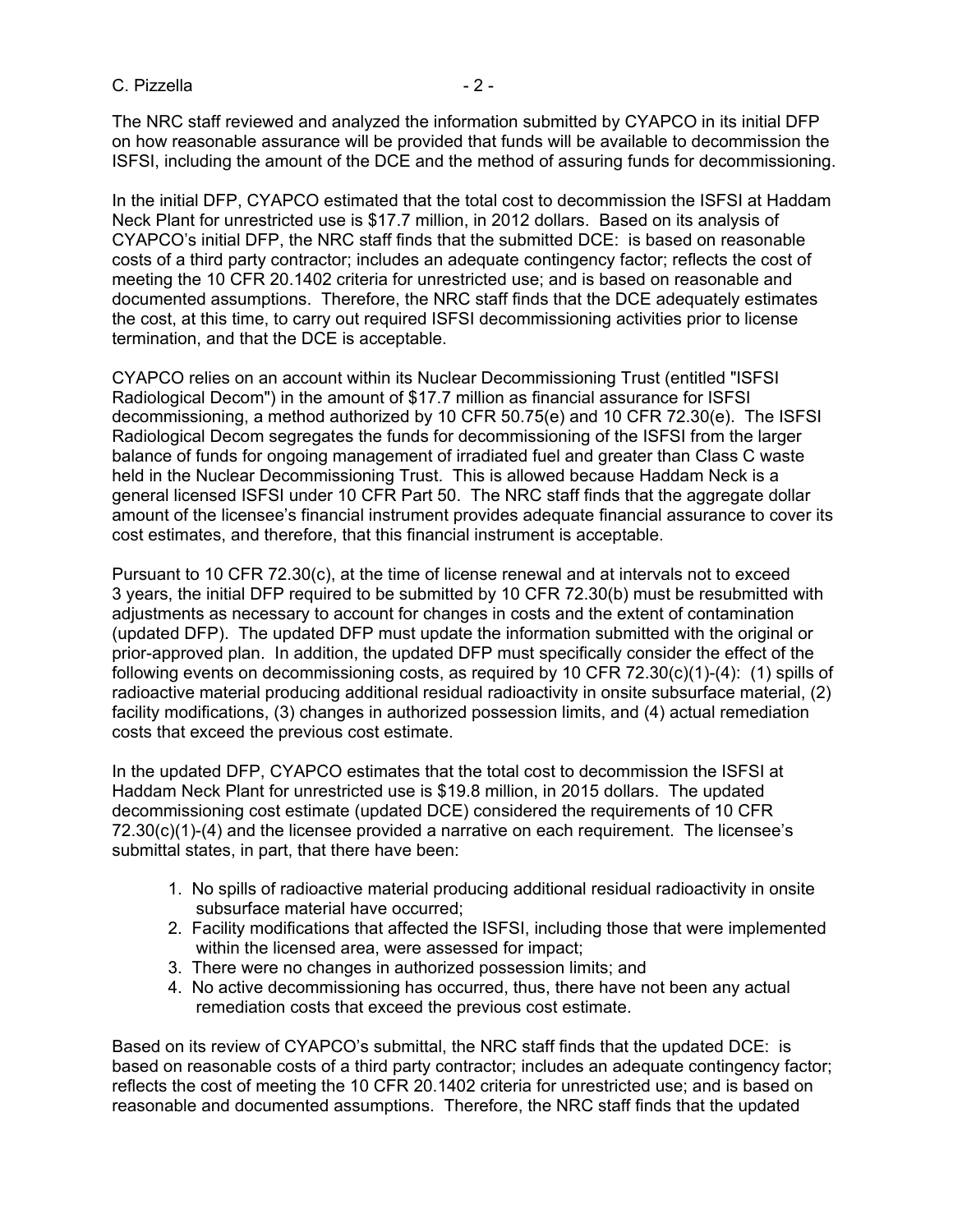#### C. Pizzella - 3 - 3 -

DCE adequately estimates the cost, at this time, to carry out required ISFSI decommissioning activities prior to license termination, and that the updated DCE is acceptable.

CYAPCO currently relies on a separate external fund as discussed above as financial assurance for ISFSI decommissioning, a method authorized by 10 CFR 50.75(e) and 10 CFR 72.30(e). The NRC staff reviewed the licensee's updated DFP for Haddam Neck and finds that the aggregate dollar amount of the licensee's financial instrument provides adequate financial assurance to cover its updated DCE.

Therefore, based on its review, the NRC staff finds that the initial and updated DFPs contain the information required by 10 CFR 72.30(b) and (c) and CYAPCO has provided reasonable assurance that funds will be available to decommission the Haddam Neck Plant ISFSI.

In addition to the NRC staff's review of the CYAPCO's initial and updated DFPs, the NRC staff completed an environmental review. On March 6, 2019, the NRC staff published the results of that review in an environmental assessment and finding of no significant impact in the *Federal Register* (84 FR 8122)*.* The NRC staff determined there were no environmental impacts from the NRC staff's review and approval of CYAPCO's initial and updated DFPs.

If you have any questions regarding this matter, please contact me at (301) 415-5722 or Pamela Longmire, of my staff, at (301) 415-7465.

Sincerely,

### **/RA/**

 Ilka Berrios, Acting Chief Spent Fuel Licensing Branch Division of Spent Fuel Management Office of Nuclear Material Safety and Safeguards

Docket No.: 72-39 CAC No.: 001028 EPID No.: L-2017-FPR-0031

Enclosure: Environmental Assessment